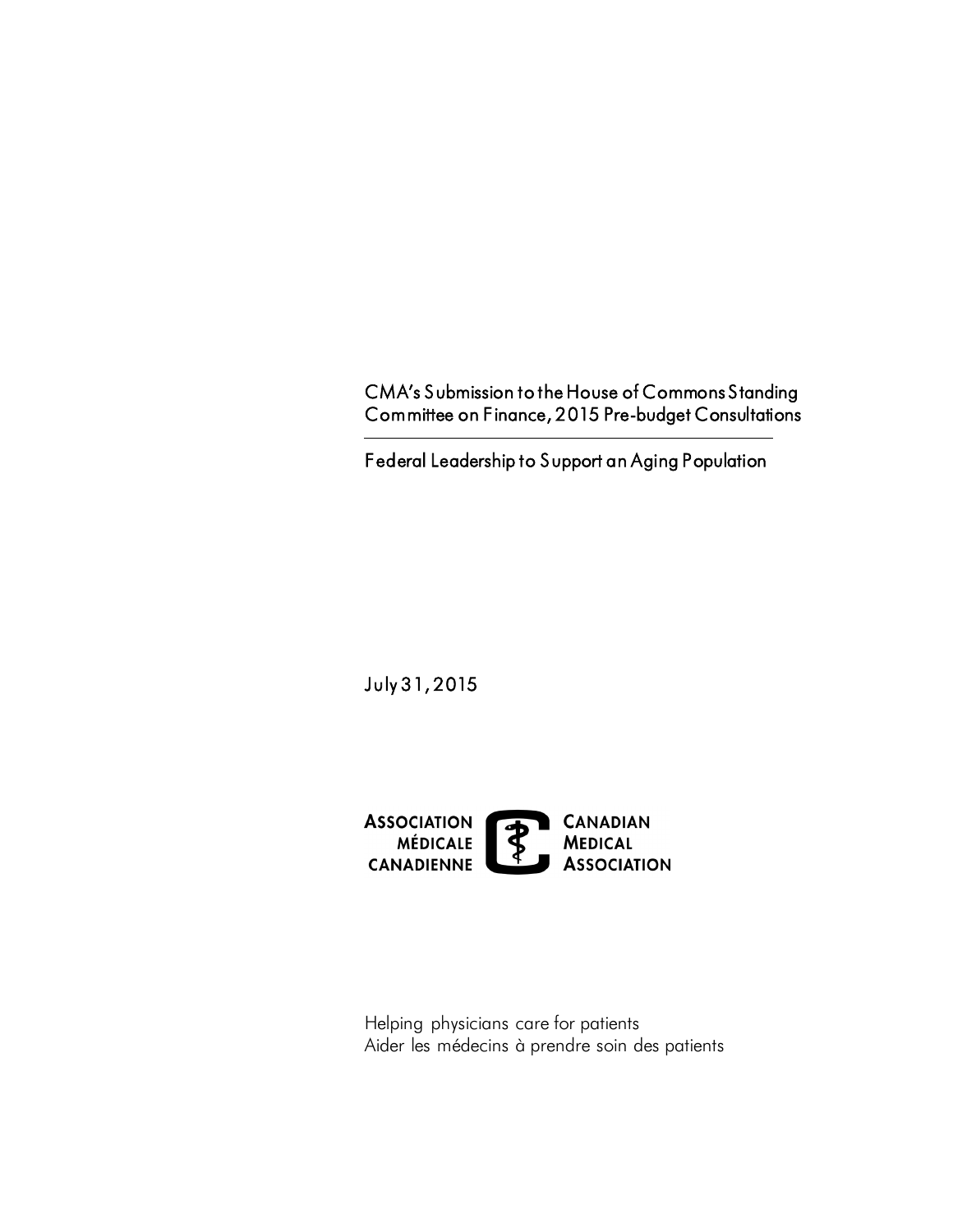Canada is a nation on the precipice of great change. This change will be driven primarily by the economic and social implications of the major demographic shift already underway. The added uncertainties of the global economy only emphasize the imperative for federal action and leadership.

 In this brief, the Canadian Medical Association (CMA) is pleased to present four recommendations to the House of Commons Standing Committee on Finance for meaningful federal action in support of a national seniors strategy; these are essential measures to prepare for an aging population.

### Canada's demographic and economic imperative

 In 2011 the first of wave of the baby boomer generation turned 65 and Canada's seniors population stood at 5 million.<sup>[1](#page-6-0)</sup> By 2036, seniors will represent up to 25% of the population.<sup>2</sup> The impacts of Canada's aging population on economic productivity are multi-faceted. An obvious impact will be fewer workers and a smaller tax base. Finance Canada projects that the number of working-age Canadians for every senior will fall from about 5 today to 2.7 by  $2030.<sup>3</sup>$  $2030.<sup>3</sup>$  $2030.<sup>3</sup>$ 

 growth and lower government revenue will add pressure to the budgets of provincial and population, they consume approximately half of public health spending.[4](#page-6-3) Based on current trends and approaches, seniors' care is forecast to consume almost 62% of The projected surge in demand for services for seniors that will coincide with slower economic territorial governments. Consider that while seniors account for about one-sixth of the provincial/territorial health budgets by 2036.<sup>5</sup>

 demands of Canada's aging population will result in "steadily deteriorating finances" for the provinces and territories and they "cannot meet the challenges of population ageing under The latest fiscal sustainability report of the Parliamentary Budget Officer explains that the current policy."[6](#page-6-5)

# Theme 1 : Productivity

# A) New federal funding to provincial/territorial governments

 Canada's provincial and territorial leaders are aware of the challenges ahead. This July, the premiers issued a statement calling for the federal government to increase the Canada Health Transfer to 25% of provincial and territorial health care costs to address the needs of an aging population.

 To support the innovation and transformation needed to address these needs, the CMA recommends that the federal government deliver additional funding on an annual basis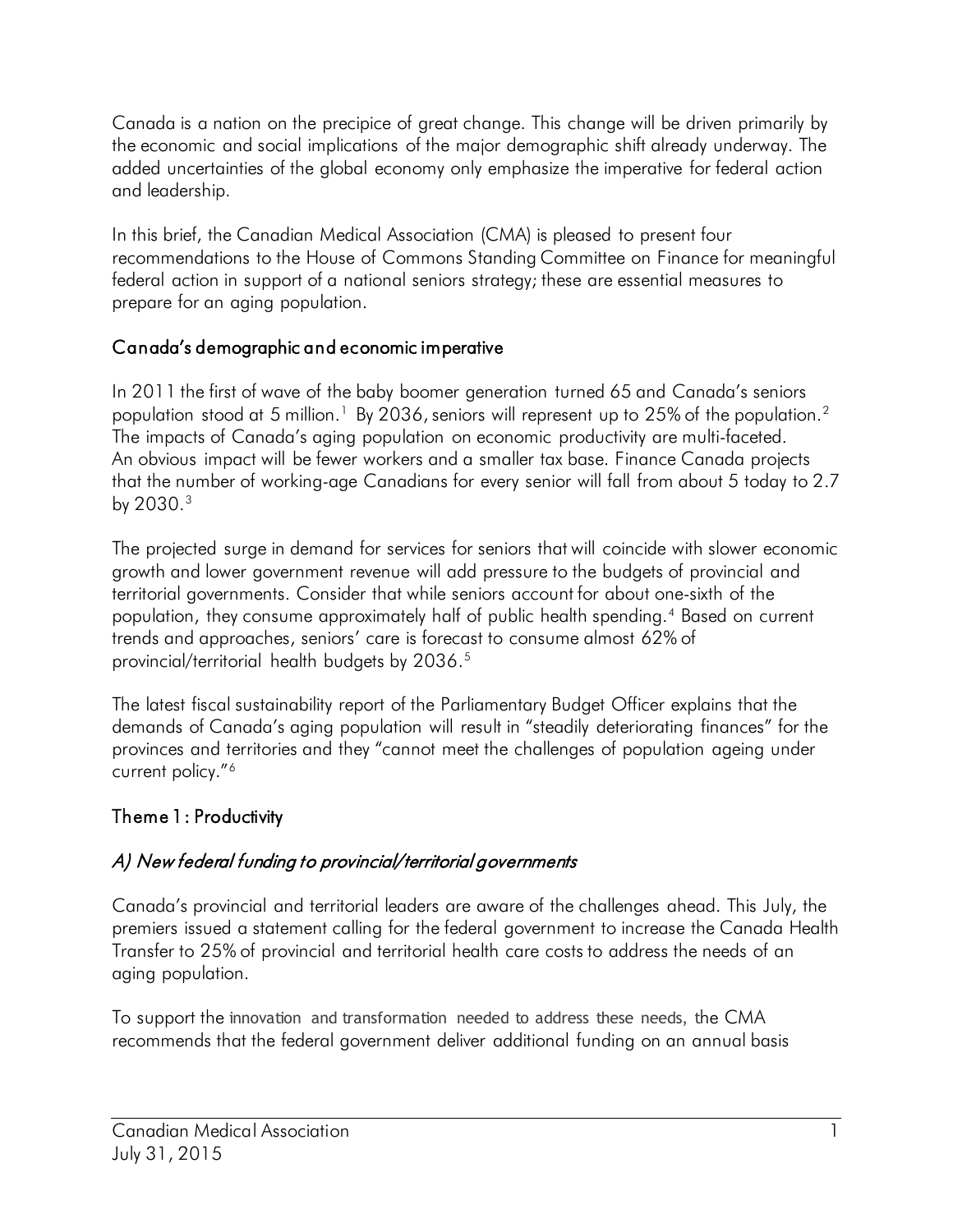beginning in 2016–17 to the provinces and territories by means of a demographic-based top-up to the Canada Health Transfer (Table 1). For the fiscal year 2016–17, this top-up would require \$1.6 billion in federal investment.

| <u>Jurisdiction</u>          | 2016    | 2017    | 2018    | 2019    | 2020    |
|------------------------------|---------|---------|---------|---------|---------|
| All of Canada                | 1,602.1 | 1,663.6 | 1,690.6 | 1,690.3 | 1,879.0 |
| Newfoundland and<br>Labrador | 29.7    | 30.5    | 33.6    | 35.3    | 46.1    |
| <b>Prince Edward Island</b>  | 9.1     | 9.7     | 10.6    | 10.6    | 11.5    |
| Nova Scotia                  | 53.6    | 58.6    | 62.3    | 61.9    | 66.6    |
| New Brunswick                | 45.9    | 50.7    | 52.2    | 52.0    | 57.2    |
| Quebec                       | 405.8   | 413.7   | 418.8   | 410.2   | 459.5   |
| Ontario                      | 652.2   | 677.9   | 692.1   | 679.0   | 731.6   |
| Manitoba                     | 28.6    | 30.6    | 33.5    | 31.1    | 36.6    |
| Saskatchewan                 | 3.5     | 4.9     | 7.3     | 11.9    | 15.4    |
| Alberta                      | 118.5   | 123.3   | 138.9   | 134.9   | 157.5   |
| <b>British Columbia</b>      | 251.6   | 258.7   | 270.3   | 258.4   | 291.3   |
| Yukon                        | 1.4     | 2.6     | 2.1     | 2.4     | 2.5     |
| <b>Northwest Territories</b> | 1.4     | 1.6     | 1.7     | 1.7     | 2.1     |
| Nunavut                      | 0.9     | 0.6     | 0.8     | 0.9     | 1.0     |

**Table 1:** Allocation of the federal demographic-based top-up, 2016–20 (\$million)<sup>[7](#page-6-6)</sup>

# B) Federal support for catastrophic drug coverage

 A major gap in Canada's universal health care system is the lack of universal access to prescription medications, long recognized as the unfinished business of medicare. Canada stands out as the only country with universal health care without universal pharmaceutical coverage.<sup>8</sup>

 or someone in their household did not take medication as prescribed because of the cost during the past 12 months.<sup>[9](#page-6-8)</sup> Statistics Canada's Survey of Household Spending reveals that households headed by a senior spend \$724 per year on prescription medications, the highest among all age groups and over 60% more than the average household. $^{10}$  Another recent study found that 7% of Canadian seniors reported skipping medication or not filling a prescription because of the cost.<sup>[11](#page-6-10)</sup> According to the Angus Reid Institute, more than one in five Canadians (23%) report that they

 In addition to the very real harms to individuals, lack of coverage contributes to the inefficient use of Canada's scarce health resources. While there are sparse economic data in Canada on this issue, earlier research indicated that this inefficiency, which includes preventable hospital visits and admissions, represents an added cost of between \$1 billion and \$9 billion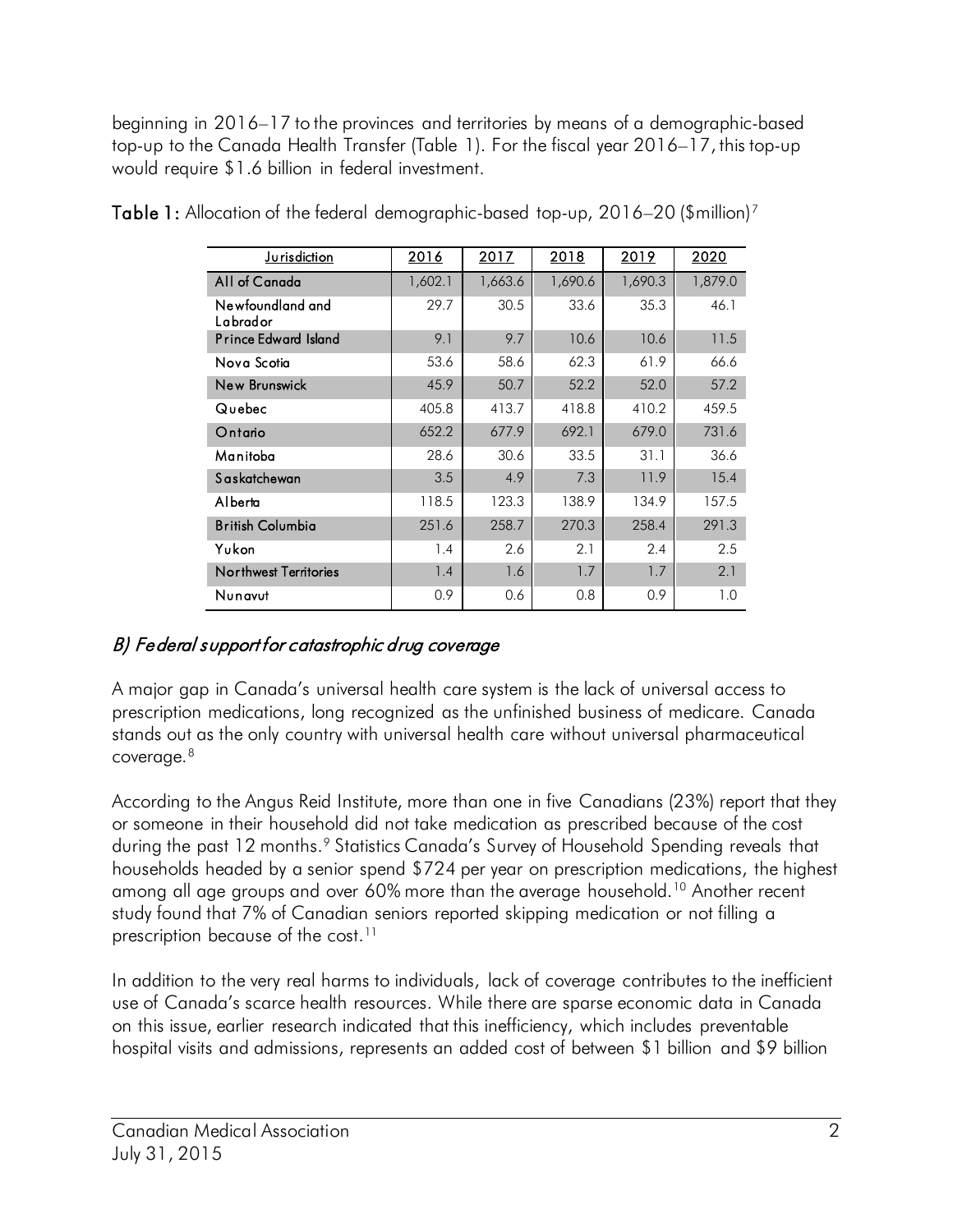annually. <sup>12</sup>

 As an immediate measure to support the health of Canadians and the productivity of the health care sector, the CMA recommends that the federal government establish a new funding program for catastrophic coverage of prescription medication. The program would cover prescription medication costs above \$1,500 or 3% of gross household income on an annual basis. Research commissioned by the CMA estimates this would cost \$1.48 billion in 2016–17 (Table 2). This would be a positive step toward comprehensive, universal prescription drug coverage.

| Age cohort         | 2016    | 2017    | 2018    | 2019    | 2020    | Share of<br>total cost |
|--------------------|---------|---------|---------|---------|---------|------------------------|
| Under 35 years     | 107.0   | 107.6   | 108.2   | 108.8   | 109.3   | 7%                     |
| 35 to 44 years     | 167.4   | 169.8   | 172.7   | 175.7   | 178.4   | 11%                    |
| $45$ to $54$ years | 274.2   | 270.2   | 270.2   | 265.7   | 262.8   | 18%                    |
| 55 to 64 years     | 362.5   | 370.7   | 378.6   | 384.6   | 388.2   | 25%                    |
| 65 to 74 years     | 292.1   | 304.0   | 315.8   | 328.4   | 341.9   | 21%                    |
| $75$ years $+$     | 286.3   | 292.0   | 299.0   | 306.6   | 314.4   | 20%                    |
| All Ages           | 1.480.4 | 1.497.2 | 1.514.2 | 1.531.2 | 1,548.1 | 100%                   |

Table 2: Projected cost of federal contribution to cover catastrophic prescription medication costs, by age cohort, 2016-2020  $(\$$  million)<sup>13</sup>

# Theme 2 : Infrastructure and communities

demand for continuing care facilities will surge as the demographic shift progresses.<sup>[14](#page-6-13)</sup> All jurisdictions across Canada are facing shortages in the continuing care sector. Despite the increased availability of home care, research commissioned for the CMA indicates that

 In 2012, it was reported that wait times for access to a long-term care facility in Canada ranged from 27 to over 230 days. It is estimated that 85% of "alternate level of care" patients the lack of availability of long-term care. Due to the significant difference in the cost of estimates that the shortages in the long-term care sector represent an increased cost of \$2.3 in hospitals (i.e., patients who do not require hospital-level care) are in these beds because of hospital care (approximately \$846 per day) versus long-term care (\$126 per day), the CMA billion.

 Despite the recognized need for infrastructure investment in the continuing care sector, to date, this sector has been excluded from the Building Canada Plan. The CMA recommends that the federal government amend the criteria of the Building Canada Plan to include capital investment in continuing care infrastructure, including retrofit and renovation. Based on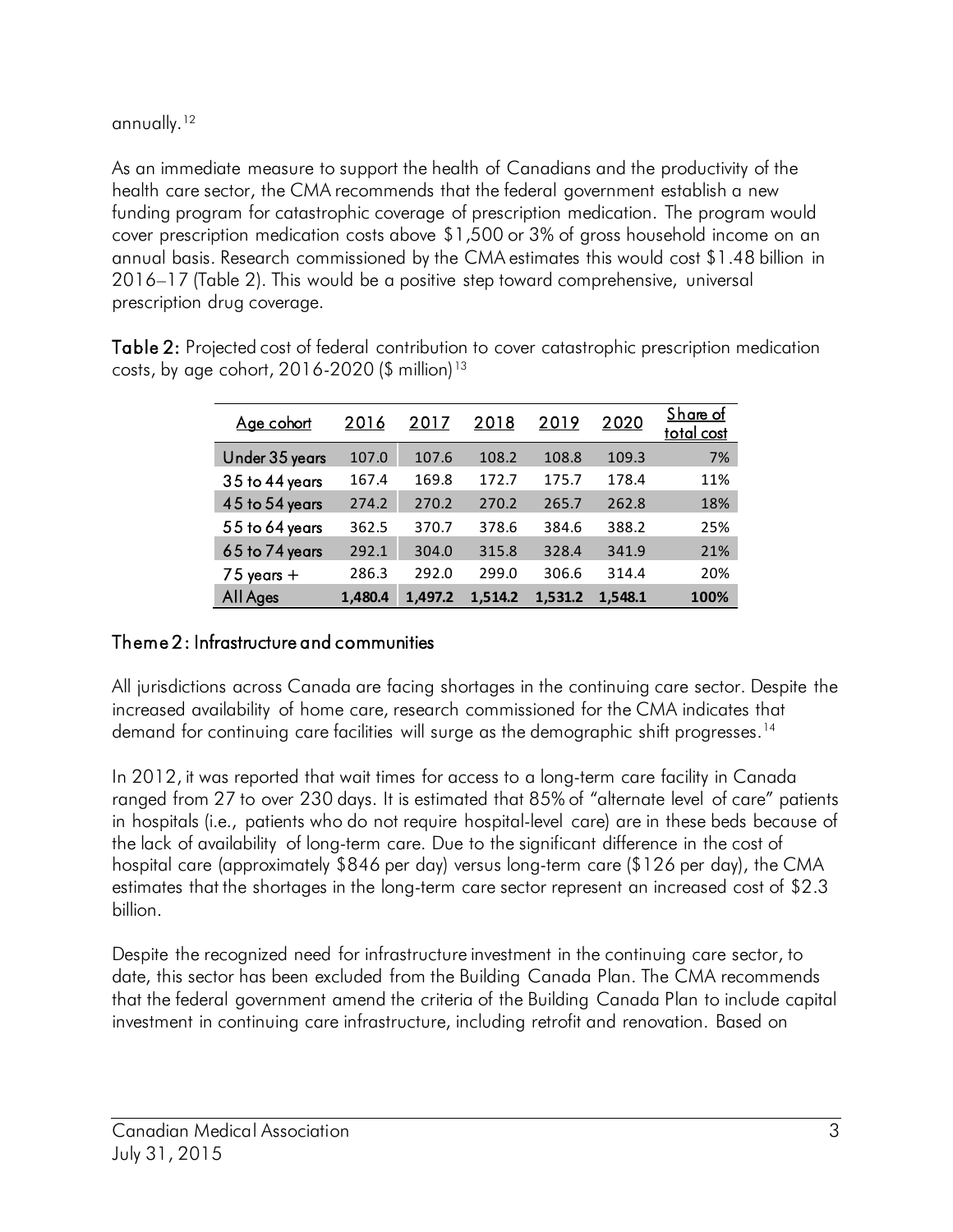previous estimates, the CMA recommends that \$540 million be allocated for 2016–17 (Table 3).

|       | Forecasted<br>shortage in long-<br>term care beds | <b>Estimated cost to</b><br>address shortage | <b>Federal share to address</b><br>shortage in long-term<br>care beds (based on 1/3<br>contribution) |
|-------|---------------------------------------------------|----------------------------------------------|------------------------------------------------------------------------------------------------------|
| 2016  | 6,028                                             | 1,621.5                                      | 540.5                                                                                                |
| 2017  | 6,604                                             | 1,776.5                                      | 592.2                                                                                                |
| 2018  | 8,015                                             | 2,156.0                                      | 718.7                                                                                                |
| 2019  | 8,656                                             | 2,328.5                                      | 776.2                                                                                                |
| 2020  | 8,910                                             | 2,396.8                                      | 798.9                                                                                                |
| Total | 38,213                                            | 10,279.3                                     | 3,426.4                                                                                              |

 Table 3: Estimated cost to address forecasted shortage in long-term care beds, 2016–20 (\$ million) $15$ 

### Theme 3 : Jobs

 As previously mentioned, Canada's aging population will produce significant changes in the labour force. There will be fewer Canadian workers, each with a greater likelihood of having caregiving responsibilities for family and friends.

 According to the report of the federal Employer Panel for Caregivers, Canadian employers "were surprised and concerned that it already affects 35% of the Canadian workforce."[16](#page-6-15) This report highlights key findings of the 2012 General Social Survey: 1.6 million caregivers took leave from work; nearly 600,000 reduced their work hours; 160,000 turned down paid employment; and, 390,000 quit their jobs to provide care. It is estimated that informal caregiving represents \$1.3 billion in lost workforce productivity. These costs will only increase as Canada's demographic shift progresses.

competencies across all health and social care professions.<sup>[17](#page-6-16)</sup> In parallel to the increasing informal caregiving demands on Canadian workers, Canada's aging population will also increase the demand for personal care workers and geriatric

### Theme 4 : Taxation

The above section focused on the economic costs of caregiving on the workforce. The focus of this section will be on the economic value caregivers provide while they take on an increased economic burden.

 Statistics Canada's latest research indicates that 8.1 million Canadians are informal caregivers, 39% of whom primarily care for a parent.<sup>18</sup> The Conference Board of Canada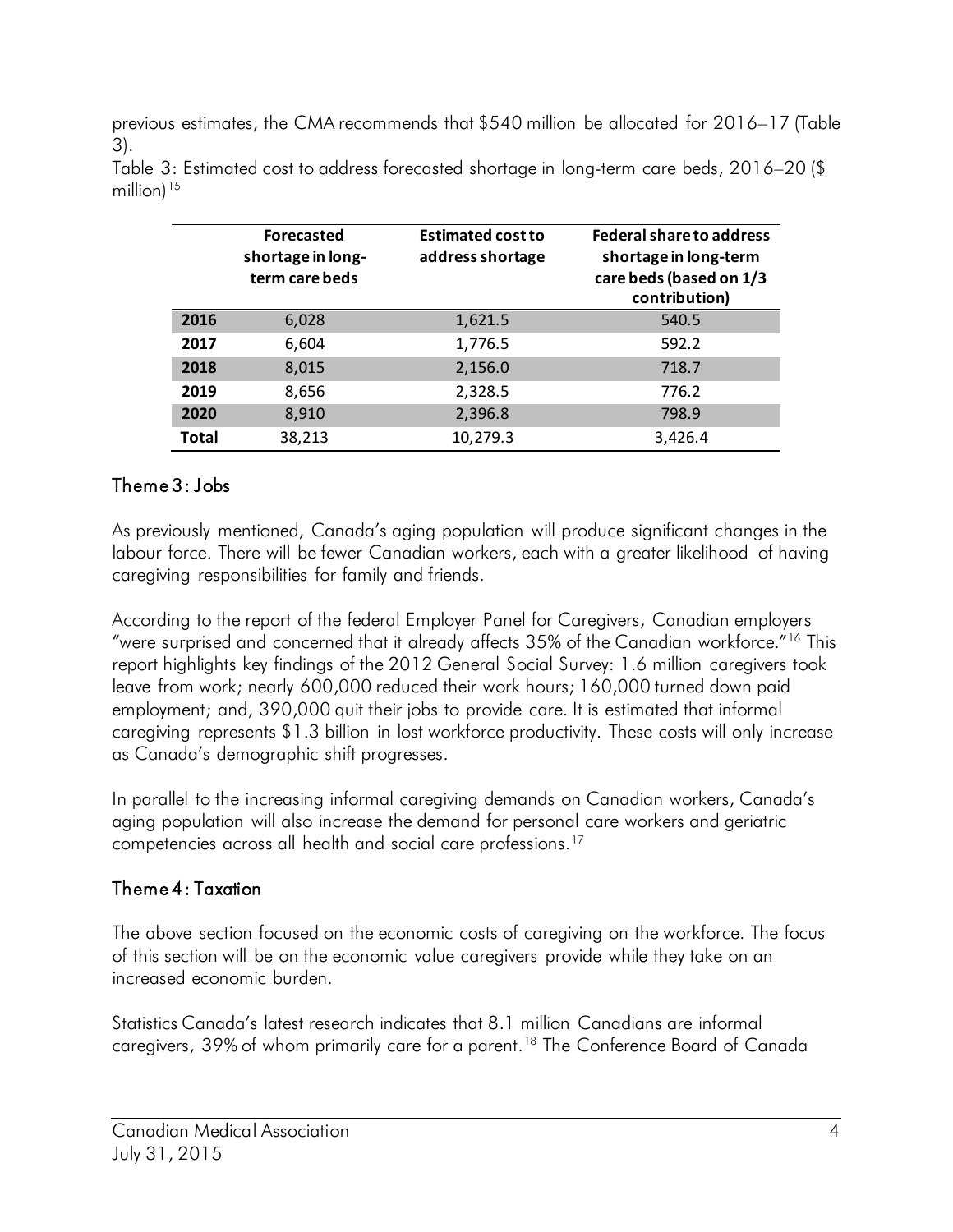reports that in 2007 informal caregivers contributed over 1.5 billion hours of home care – more than 10 times the number of paid hours in the same year.<sup>19</sup> The economic contribution of informal caregivers was estimated to be about \$25 billion in [20](#page-6-19)09.<sup>20</sup> This same study estimated that informal caregivers incurred over \$80 million in out-of-pocket expenses related to caregiving in 2009.

for a parent received any form of government support.<sup>21</sup> Only 5% of caregivers providing assistance than they received.<sup>[22](#page-6-19)</sup> Despite their tremendous value and important role, only a small fraction of caregivers caring care to parents reported receiving financial assistance while 28% reported needing more

 As a first step to providing increased support for Canada's family caregivers, the CMA recommends that the federal government amend the Caregiver and Family Caregiver Tax Credits to make them refundable. This would provide an increased amount of financial 17.[23](#page-6-19) support for family caregivers. It is estimated that this measure will cost \$90.8 million in 2016–

# Conclusion

 The CMA recognizes that in the face of ongoing economic uncertainty the federal government may face pressures to avoid new spending initiatives. The CMA strongly encourages the federal government to adopt the four recommendations outlined in this submission rather than further delay making a meaningful contribution to meeting the future care needs of Canada's aging population. The CMA would welcome the opportunity to provide further information and its rationale for each recommendation.